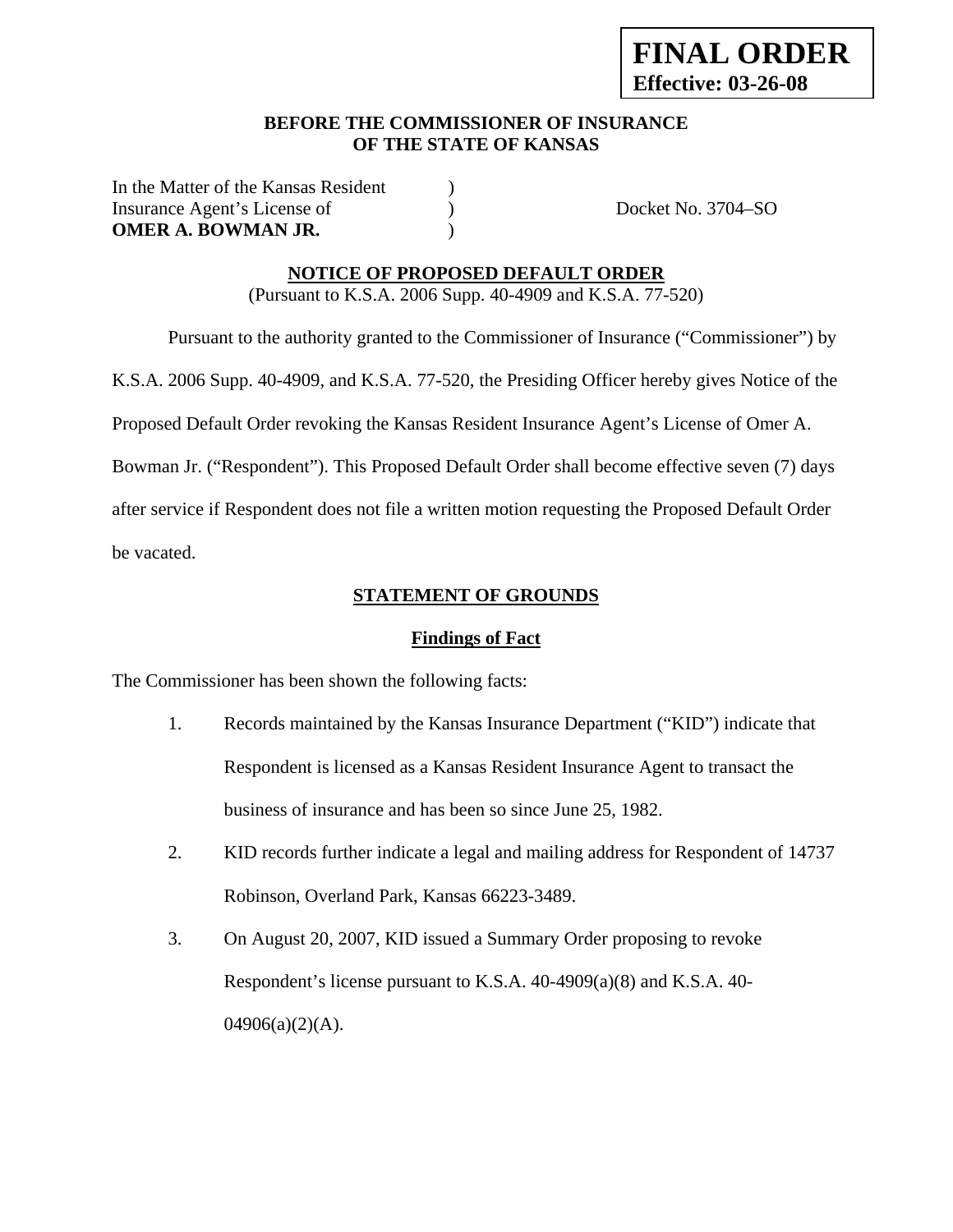- 4. Mr. Bowman timely requested a hearing in the above-captioned matter on September 12, 2007, through his attorney Thomas E. Ruzicka.
- 5. Petitioner mailed a copy of the Status Conference order, listing the date and time of the hearing of February 21 and 22, 2008 at 10:00 a.m., to Respondent's attorneys on December 20, 2007.
- 6. On February 4, 2008, Respondent's attorneys Kevin Wait and Thomas Ruzicka filed a Motion to Withdraw from representing the Respondent. This Motion was granted on February 4, 2008.
- 7. On February 20, 2008, Respondent telephoned KID and inquired as to the time of the hearing on February 21, Respondent was advised that the hearing was scheduled to begin at 10:00 a.m. Respondent further requested advice on what to do if there was inclement weather. Respondent was advised that he would need to call and speak to the Hearing Officer if that were to occur.
- 8. On February 21, 2007, respondent left a voice mail message for Stacy Bond, Staff Attorney advising that he was not going to attend the hearing on February 21 due to the weather and that he would not be in attendance on February 22, 2008 either. Respondent did not request a continuance, respondent did not request to attend the hearing by telephone and Respondent did not speak with the Hearing Officer.
- 9. On February 21, 2008 all KID witnesses were present and prepared to go forward with the formal hearing.
- 10. On February 21, 2008 at 10:00 a.m., Mr. Bowman failed to appear either in person or by telephone at the Hearing in the above-captioned matter.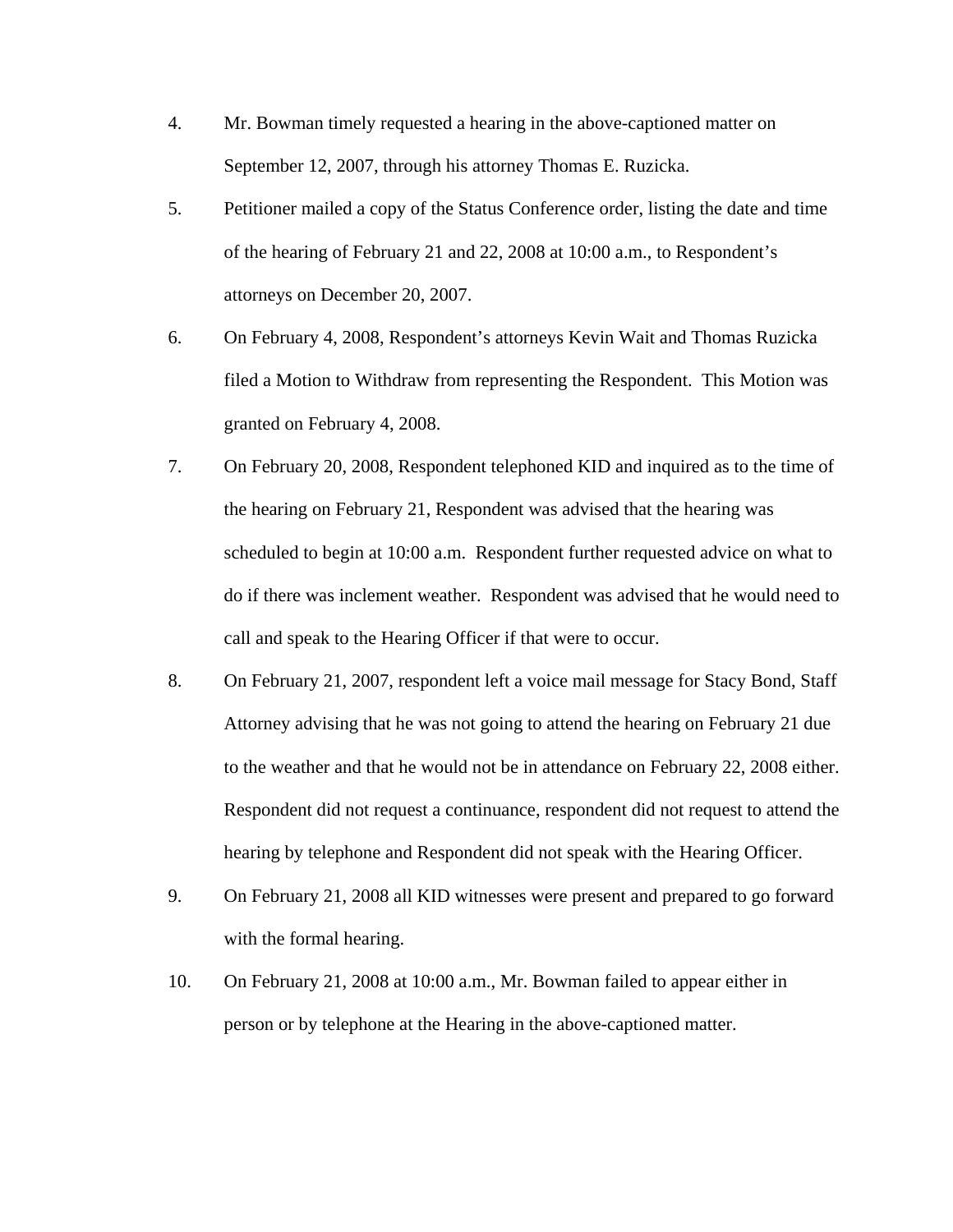- 11. KID moved for the issuance of a proposed default order revoking Respondent's license pursuant to K.S.A. 77-520.
- 12. Hearing Officer took notice that Respondent was living in Overland Park, Kansas and would be driving in from that location. Hearing Officer also took judicial notice of fact that he lives in Roeland Park, Kansas and drove in to KID on this date and did not have any weather related issues that made driving dangerous.
- 13. Hearing Officer also took notice that two of KID's witnesses drove to KID from Emporia, Kansas and did have difficulty with weather conditions but were still able to make it to KID in time for the hearing.
- 14. Hearing Officer also took notice that Respondent stated in his voice mail to Stacy Bond on February 21, 2008 that he was not going to appear on February 22, 2008 for the hearing without knowing what the weather conditions would be on that date.
- 15. KID's request was granted.
- 16. The Summary Order is hereby granted and incorporated into this order as if set forth therein. Respondent violated K.S.A. 2006 Supp. 40-4909(a)(8) as alleged in the Summary Order.
- 17. Respondent shall immediately forward his original Kansas Insurance Agent's License to the Kansas Insurance Department.

#### **Applicable Law**

- 18. K.S.A. 77-520 provides, in pertinent part:
	- (a) If a party fails to attend or participate in a prehearing conference, hearing or other stage of an adjudicative proceeding, the presiding officer may serve upon all parties written notice of a proposed default order, including a statement of the grounds.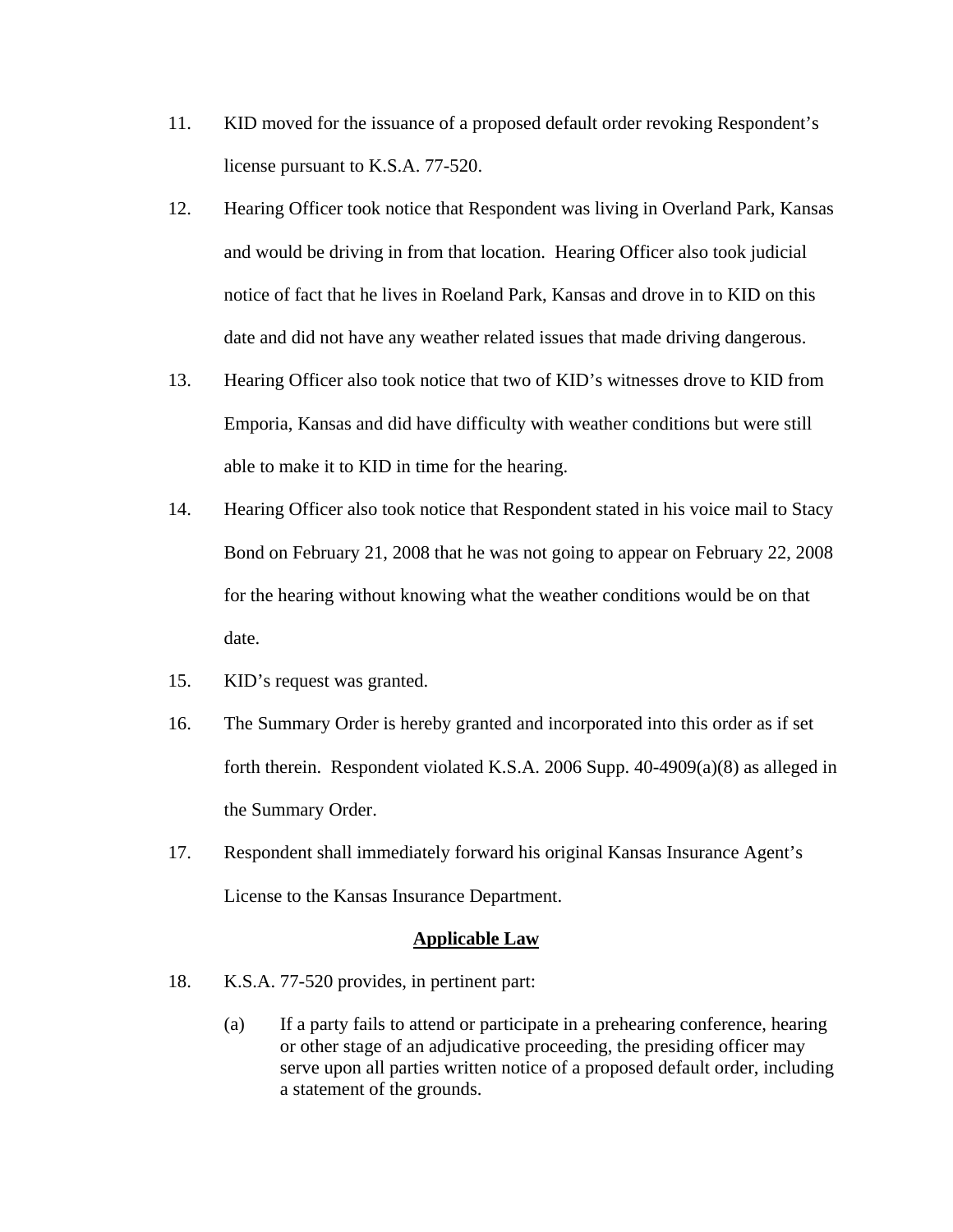- (b) Within seven days after service of the proposed default order, the party against whom it was filed may file a written motion requesting that the proposed default order be vacated and stating the grounds relied upon. During the time within which a party may file a written motion under this subsection, the presiding officer may adjourn the proceedings or conduct them without the participation of the party against whom a proposed default order was issued, having due regard for the interests of justice and the orderly and proper conduct of the proceedings.
- (c) The proposed default order shall become effective after expiration of the time within which the party may file a written motion under subsection (b) unless a written motion to vacate the order is filed with the agency within such time. Upon receipt of a motion to vacate a proposed default order, the presiding officer shall either vacate the proposed order or issue the default order as proposed. If the presiding officer issues a default order as proposed the order shall become effective upon service.
- (d) After a default order becomes effective, the presiding officer shall conduct any further proceedings necessary to complete the adjudication without the participation of the party in default and shall determine all issues in the adjudication, including those affecting the defaulting party.

## **Conclusions of Law**

The Commissioner has jurisdiction over Respondent as well as the subject matter of this

proceeding and such proceeding is held in the public interest.

16. The Commissioner finds, pursuant to K.S.A. 77-520, that Respondent is in default

for failure to appear at the February 21, 2008 hearing in the above-captioned matter.

## **IT IS THEREFORE ORDERE BY THE COMMISSIONER OF INSURANCE THAT** the

Kansas Resident Insurance Agent's License of Omer A. Bowman Jr. is hereby **REVOKED**.

**IT IS FURTHER ORDERED** pursuant to K.S.A. 2007 Supp. 40-4909(f) that Omer A.

Bowman Jr. shall pay the costs in the amount of \$2,055.60 in the above-captioned matter.

# **NOTICE OF RIGHTS**

(Pursuant to K.S.A. 77-520)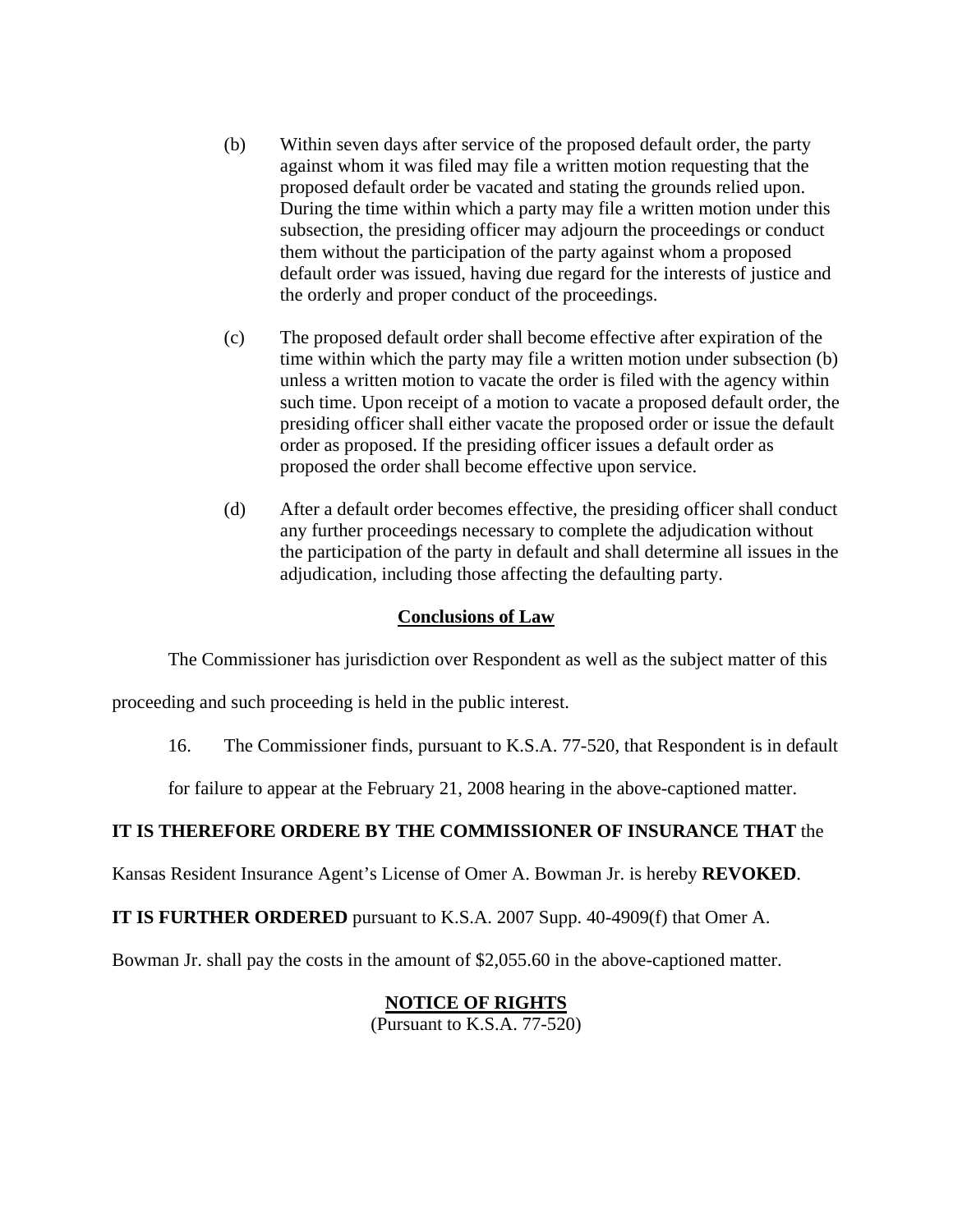Pursuant to K.S.A. 77-520, Respondent may file a written motion requesting that the proposed default order be vacated and stating the grounds relied upon. The proposed default order shall become effective after expiration of the time within which the party may file a written motion under subsection (b) unless a written motion to vacate the order is filed with the agency within such time. Upon receipt of a motion to vacate a proposed default order, the presiding officer shall either vacate the proposed order or issue the default order as proposed. If the presiding officer issues a default order as proposed, the order shall become effective upon service.

In the event Respondent files a petition for judicial review, pursuant to K.S.A. 77-613(e), the agency officer to be served on behalf of the Kansas Insurance Department is:

 John W. Campbell, General Counsel Kansas Insurance Department 420 S.W.  $9<sup>th</sup>$  Street Topeka, Kansas 66612

## **IT IS SO ORDERED THIS \_12th\_\_ DAY OF MARCH, 2008, IN THE CITY OF TOPEKA, COUNTY OF SHAWNEE, STATE OF KANSAS.**



 $\angle$ s/ Robert M. Tomlinson Robert M. Tomlinson Assistant Commissioner of Insurance/Hearing Officer

Prepared By:

 $\_s/$  Stacy R. Bond $\_$ Stacy R. Bond Staff Attorney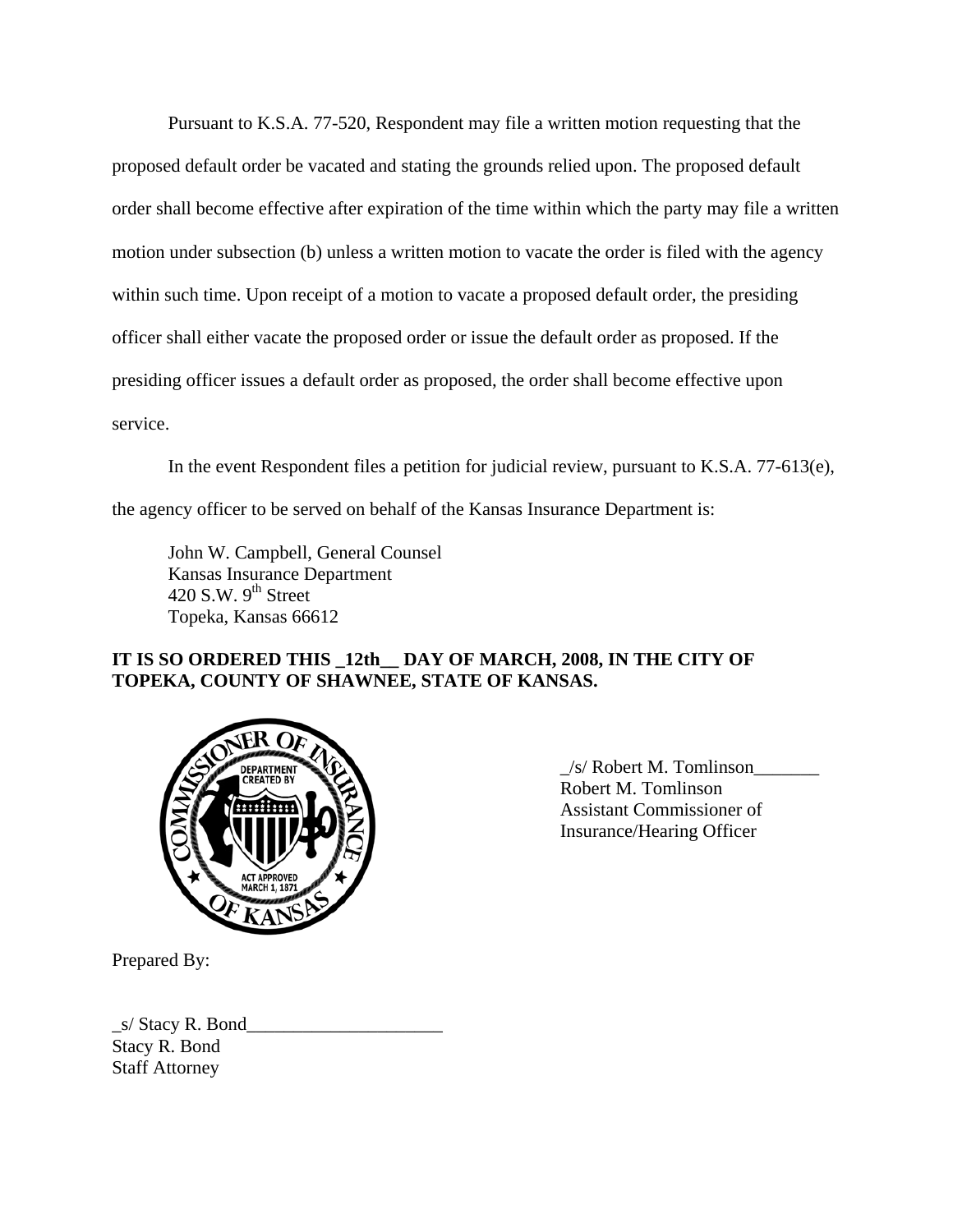## **Certificate of Service**

The undersigned hereby certifies that a true and correct copy of the above and foregoing Notice of Proposed Default Order was served by placing the same in the United States Mail, first class, postage prepaid, on this \_12th\_ day of \_\_\_March\_\_\_\_, 2008, addressed to the following:

 Omer A. Bowman Jr. 14737 Robinson Overland Park, Kansas 66223-3489 *Respondent* 

And

Stacy R. Bond Kansas Insurance Department 420 S.W.  $9<sup>th</sup>$  Street Topeka, Kansas 66612 *Counsel for the Kansas Insurance Department* 

> $\angle$ s/ Jana L. Beethe $\angle$  Jana L. Beethe *Legal Assistant*